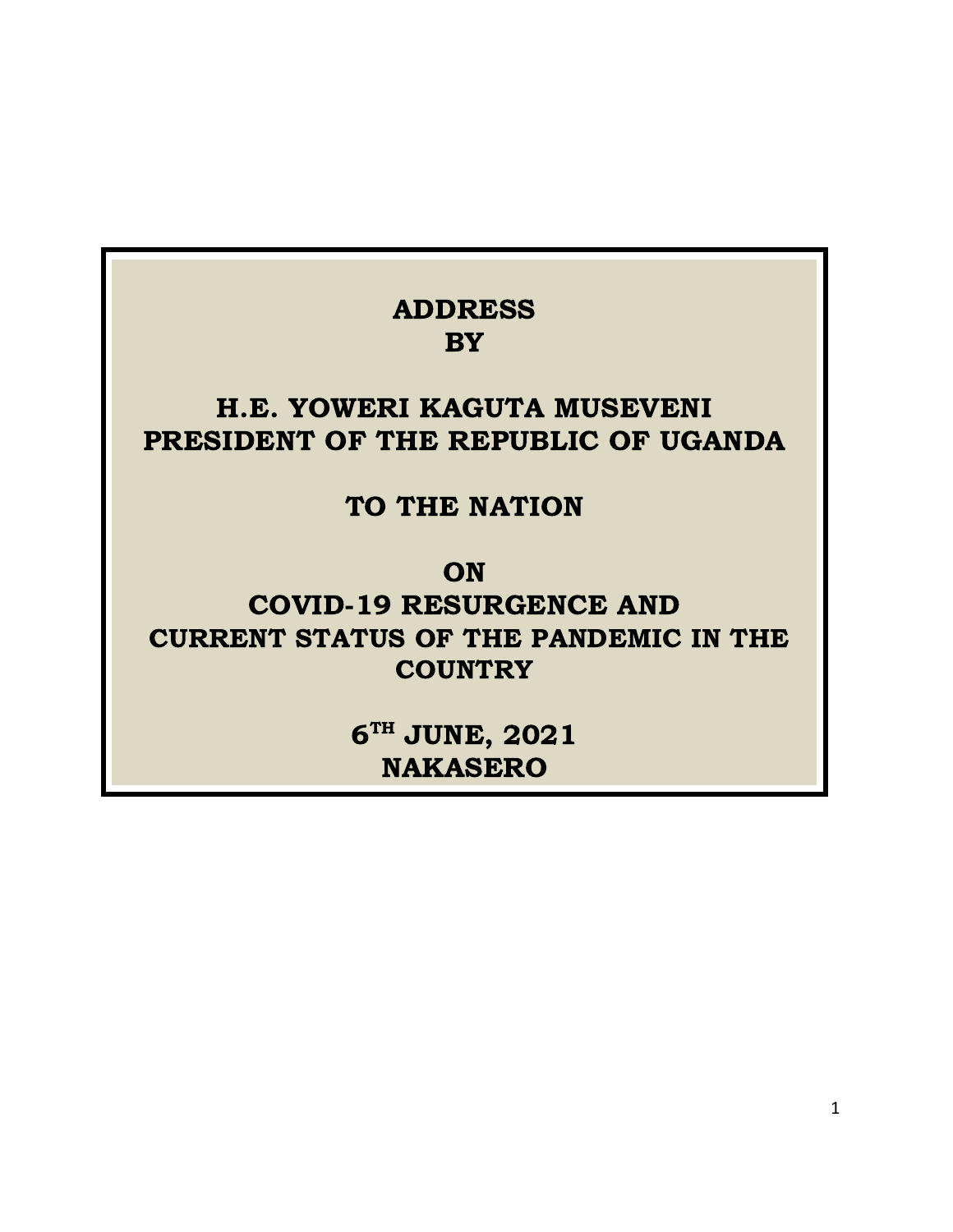### CURRENT STATUS OF THE PANDEMIC IN THE **COUNTRY**

Since my last address on COVID-19 on  $29<sup>th</sup>$  May 2021, the COVID-19 situation has drastically changed. On  $4<sup>th</sup>$  June 2021, the country registered the highest number of cases in a single day; 1,259 cases out of 7,424 tests done (17% Positivity Rate). There has been an upsurge in case patients since end March 2021 following a 3-month period (January, February, March 2021) of controlling the epidemic.

Currently, there is diffuse and sustained COVID-19 transmission in 81 districts where the highest burden districts: Kampala reporting an average of over 500 cases per day, followed by Wakiso and Gulu which have consistently reported over 100 cases per day.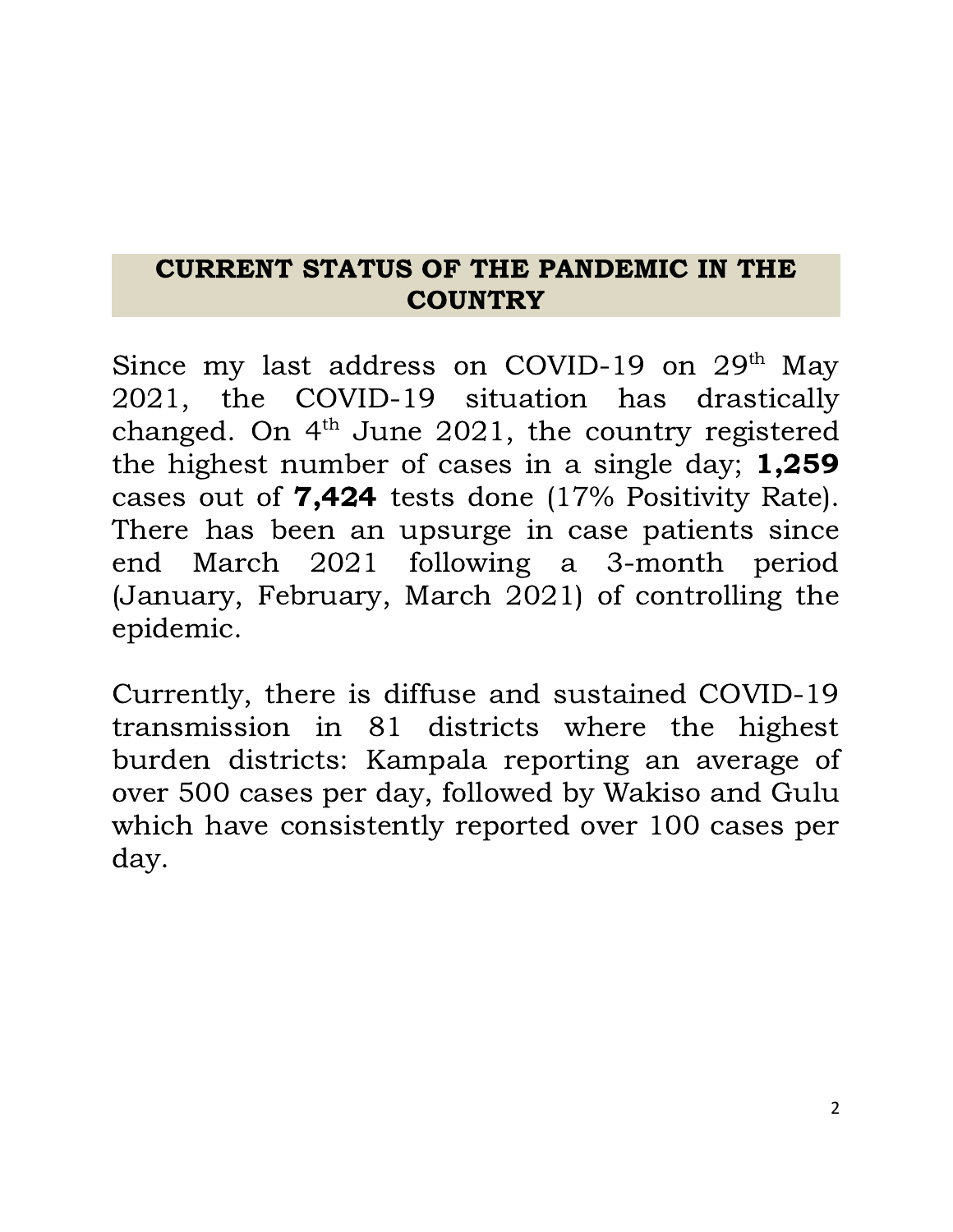Distribution of COVID-19 cases in the last 14 days (Cases: 8,163; Districts: 81)



As of today, cumulative cases stand at 52,929, reported confirmed deaths at 374 and recoveries at 43,487. Currently, we have 634 patients (Severe: 277; Critical: 37) admitted at both public and 3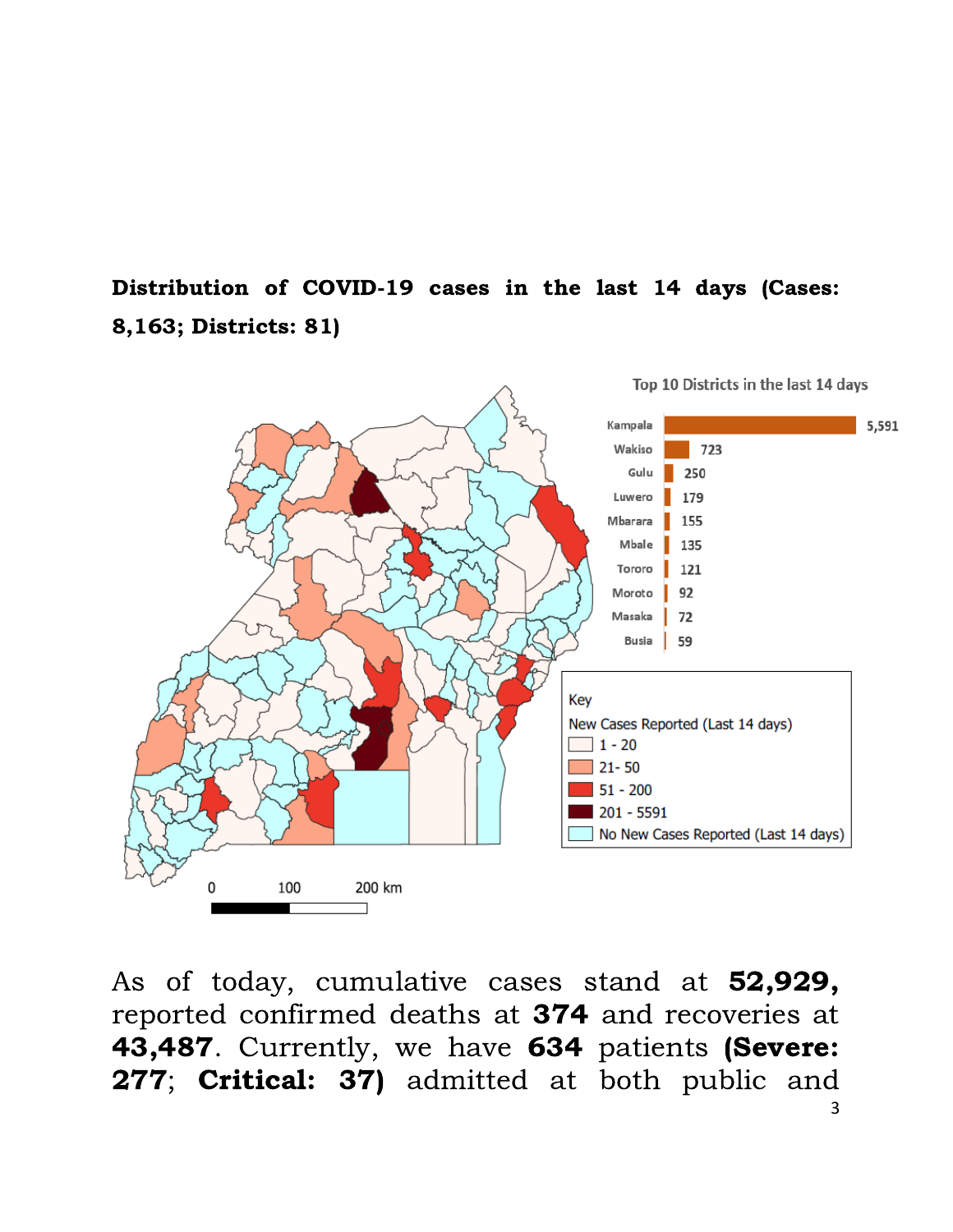private facilities. This means that only 8% of the cases confirmed in the last 14 days are on admission. We are concerned that this will exhaust the available bed space and oxygen supply in hospitals, unless we constitute urgent public health measures. In this wave, the intensity of severe and critically ill COVID-19 patients and deaths is higher than what we experienced in the 1st wave of the pandemic. In the previous wave, it took us 3 - 4 months to get to the current state of critical and severe patients, while in the  $2<sup>nd</sup>$  wave, it has taken us less than 2 weeks to get to the same situation.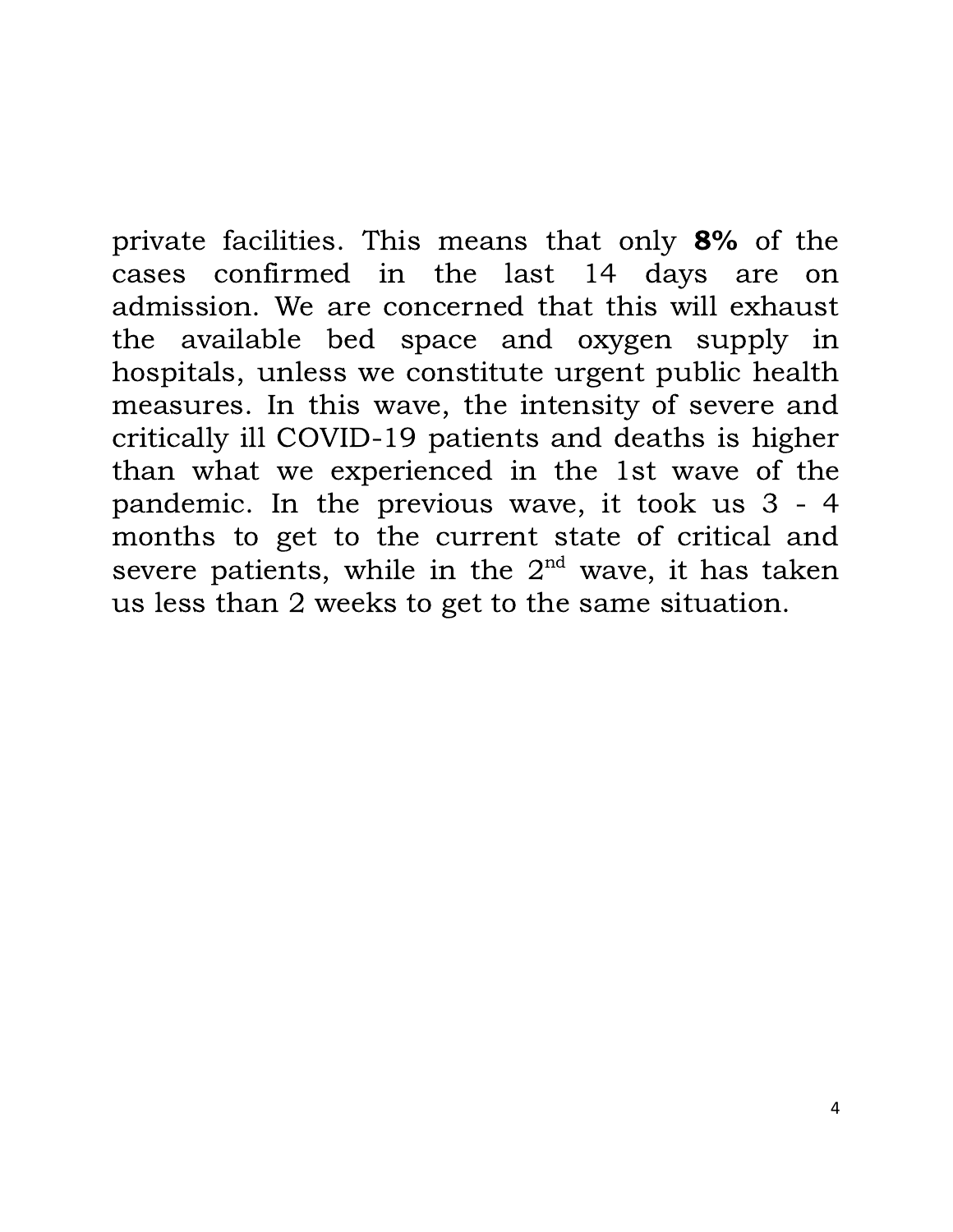

#### National epidemiological curve, March 2020 to date (N-52,929)

The most affected age group in this current wave are the young people aged, 20-39 years old with observed increasing transmission among the 10-19 yrs.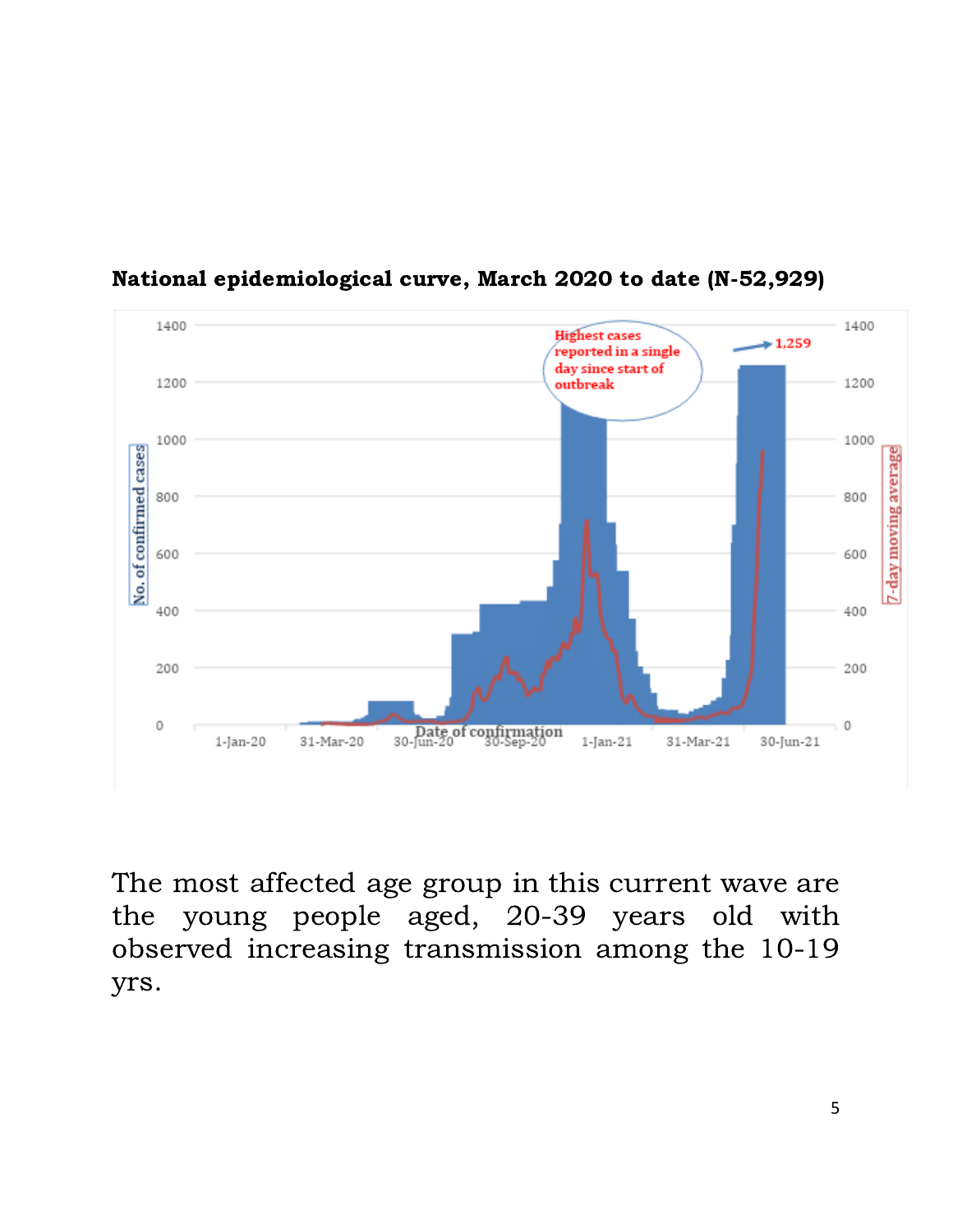

#### Distribution of confirmed COVID-19 cases by age-group (March to date; N=12,564)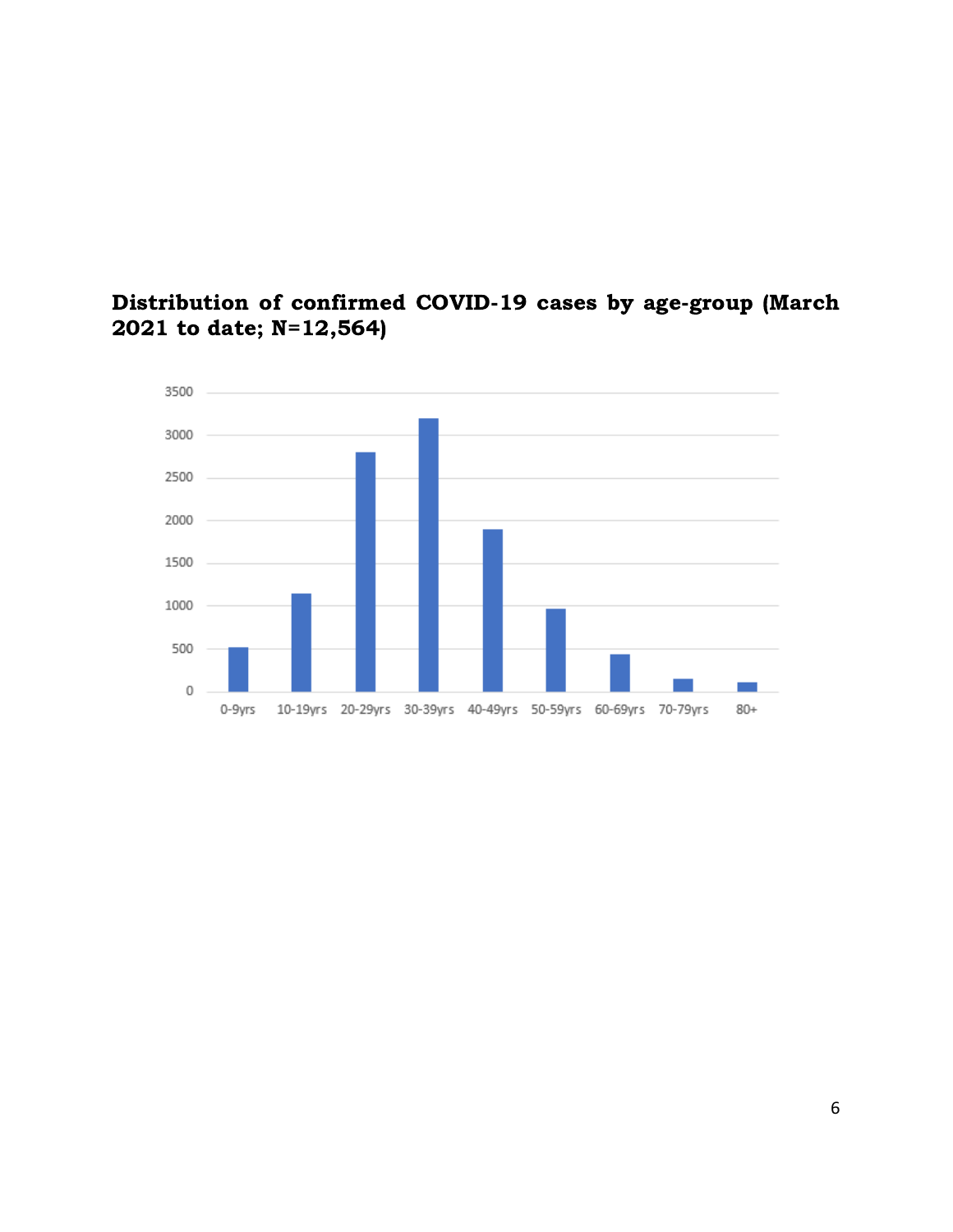

#### Distribution of confirmed COVID-19 cases on admission (N=634)

From the recent data on projection, this situation is expected to further escalate as a result of:

- a.Poor compliance by the population to follow the SOPs and my directives.
- b.There is an increased number of clusters of infections in schools since March 2021. A total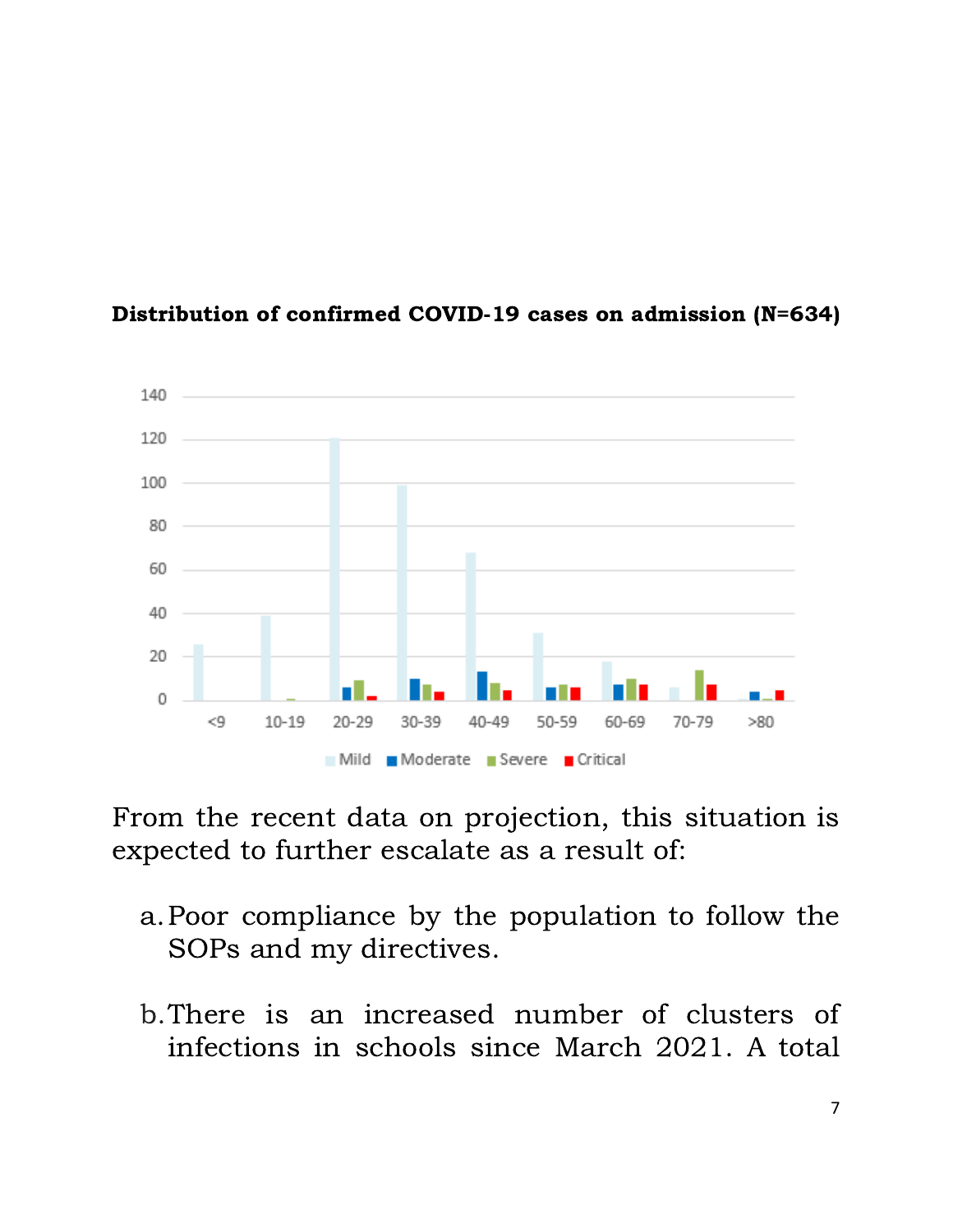of 948 reported cases in 43 schools from 22 districts. Kampala, Gulu, Masaka and Oyam districts combined constitute 61% of the reported cases in schools and higher institutions of learning. We believe this number is much higher, only that most schools are not reporting. The high number of infections in schools is largely attributed to:

- Poor compliance to SOPs;
- Inadequate sanitation facilities;
- Overcrowding in some schools;
- Failure by some school administration to monitor signs and symptoms among the learners and timely reporting;
- And concealment of infections in some schools by the school administrators.
- c. The entry of new variants that the Ministry of Health first reported at the beginning of March 2021, in addition to the original Wuhan strain, have been noticed. The variant strains specifically: the Indian variant (B.1.617), the South African variant (B.1.351) and the UK variant (B.1.1.7), are more aggressive and tend to cause sustained transmission and a shift of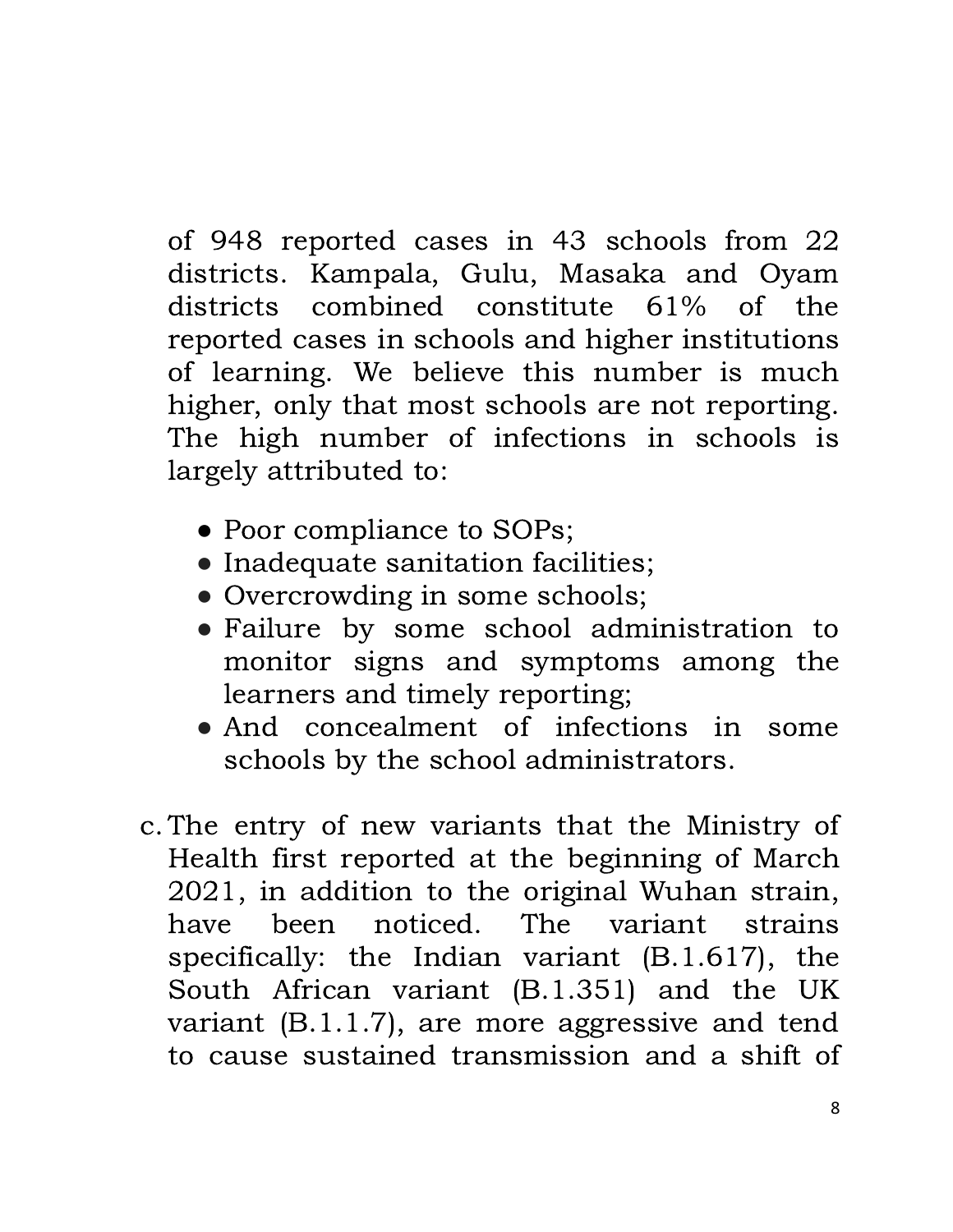the most affected age-groups from older individuals to younger age groups.

This is because of the travelers that would come into the country with purported negative PCR test results, yet they were infected. To date, we have confirmed a total of 126 cases from travelers coming in from the airport. It is for this reason that Government, working with the private sector, instituted mandatory PCR testing at the airport for travelers from high-risk countries.

- d.The sustained transmission within the communities by infected persons who fail to adhere to the principles of home-based care, e.g, strict isolation from your family, adhering to full time use of face masks, hand washing and no movement out of home until one is declared COVID-19 negative. If they do not adhere to the Home-based care principles above, they pose a serious risk to the general population.
- e. There is generalized laxity in the response by most districts resulting into several clusters of transmission. The District Task Forces, chaired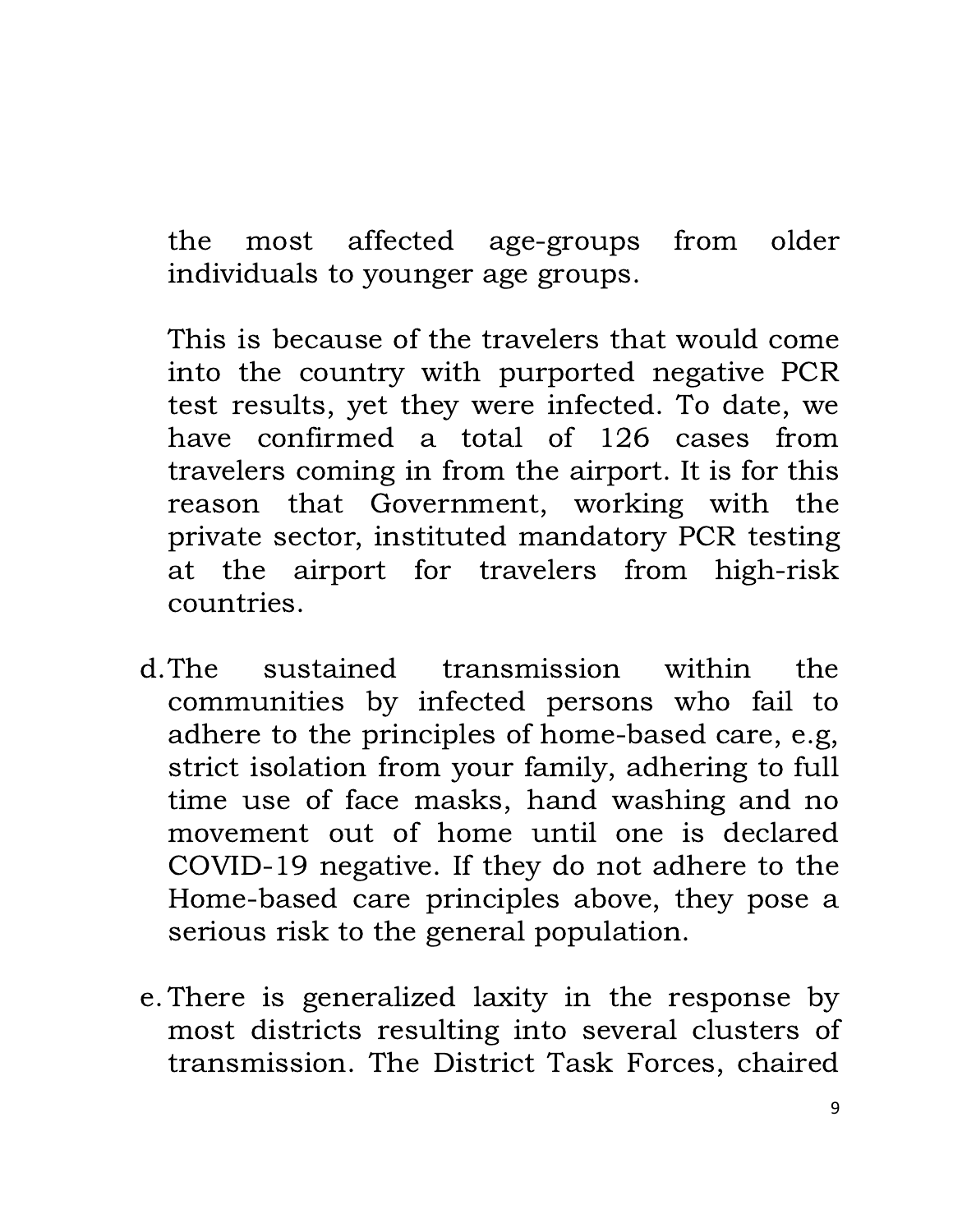by the RDCs in all districts are the bedrock of the COVID-19 response. I am informed that most of these task forces are not meeting to guide the response.

Important to note is that since my last address on  $29<sup>th</sup>$  May 2021, a total of 6,308 new cases from 57 districts, have been reported.

Currently, 81 districts have high sustained transmission. These include: Kampala, Wakiso, Gulu, Luwero, Mbarara, Mbale, Tororo, Moroto, Masaka, Busia, Nabilatuk, Amuru, Lira, Moyo, Arua, Lamwo, Kalungu, Rubirizi and Yumbe.

This resurgence, happened after Government had developed some capacity to manage COVID-19 in form of:

- Enhancement of skills and numbers of our Human Resources;
- Installation of new Intensive Care Unit/High Dependency Unit equipment;
- Procurement and installation of Oxygen plants in all Regional Referral Hospitals;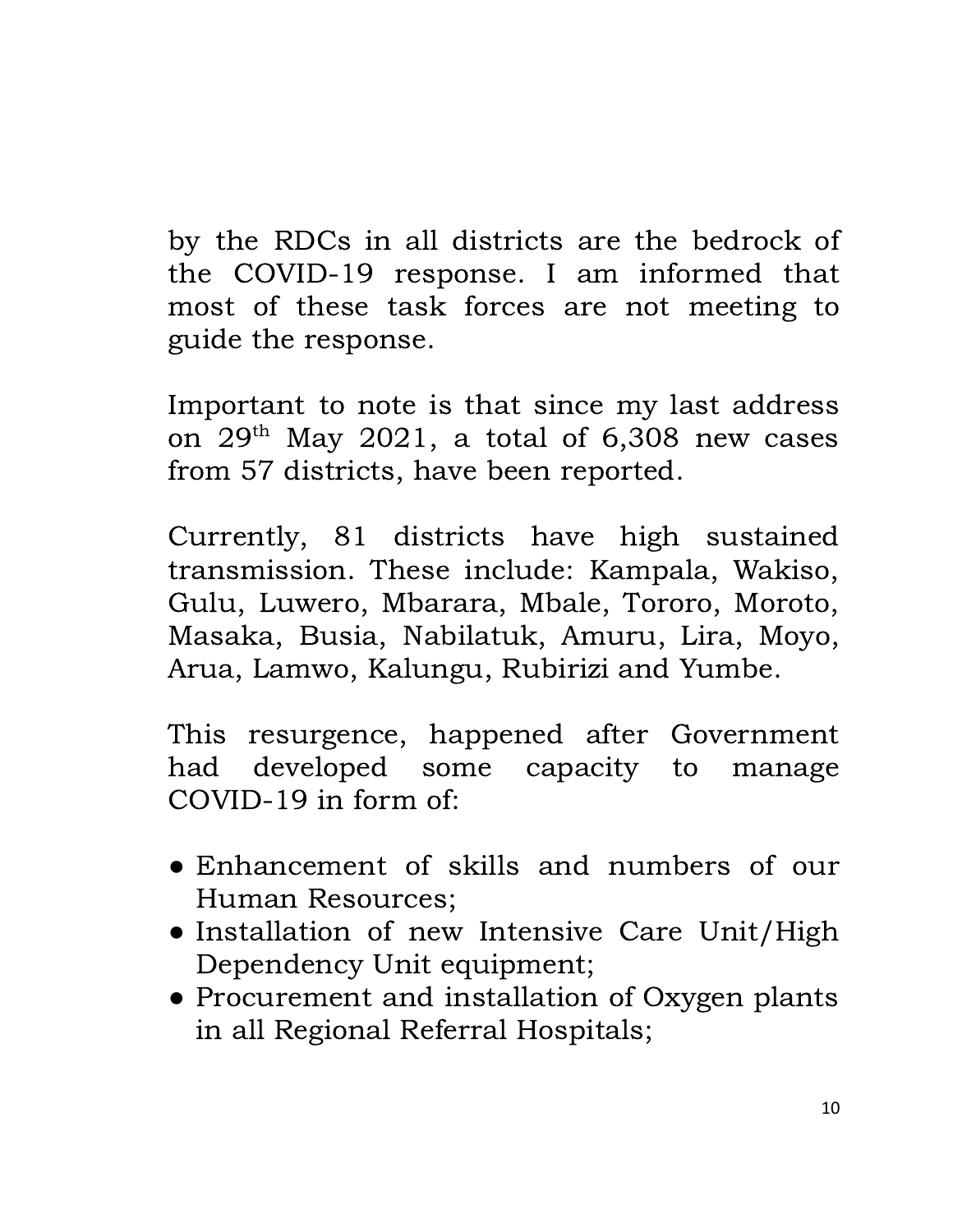- Procurement of ambulances for emergency evacuation of patients; and
- Re-operationalization of Namboole to manage moderate to severe cases.

The current hospital beds to manage COVID-19 patients stand at 3,793 beds as summarized below:

| <b>SN</b> | <b>Treatment Unit</b>                | <b>Standard</b><br>Beds (n) | High<br>Dependence<br>Unit (HDU)<br>Beds (n) | Intensive<br><b>Care Unit</b><br>(ICU) Beds<br>(n) |
|-----------|--------------------------------------|-----------------------------|----------------------------------------------|----------------------------------------------------|
| 1.        | Mulago National<br><b>RRH</b>        | 600                         | 300                                          | 27                                                 |
| 2.        | Mulago Women's<br>Hospital           |                             | 60                                           |                                                    |
| 3.        | Regional<br>Referral<br>Hospitals    | 900                         | 115                                          | 150                                                |
| 4.        | Namboole<br><b>Treatment Unit</b>    | 1,300                       |                                              |                                                    |
| 5.        | <b>Bombo Military</b><br>Hospital    | 120                         |                                              | 10                                                 |
| 6.        | Private facilities<br>(accredited 7) | 180                         |                                              | 31                                                 |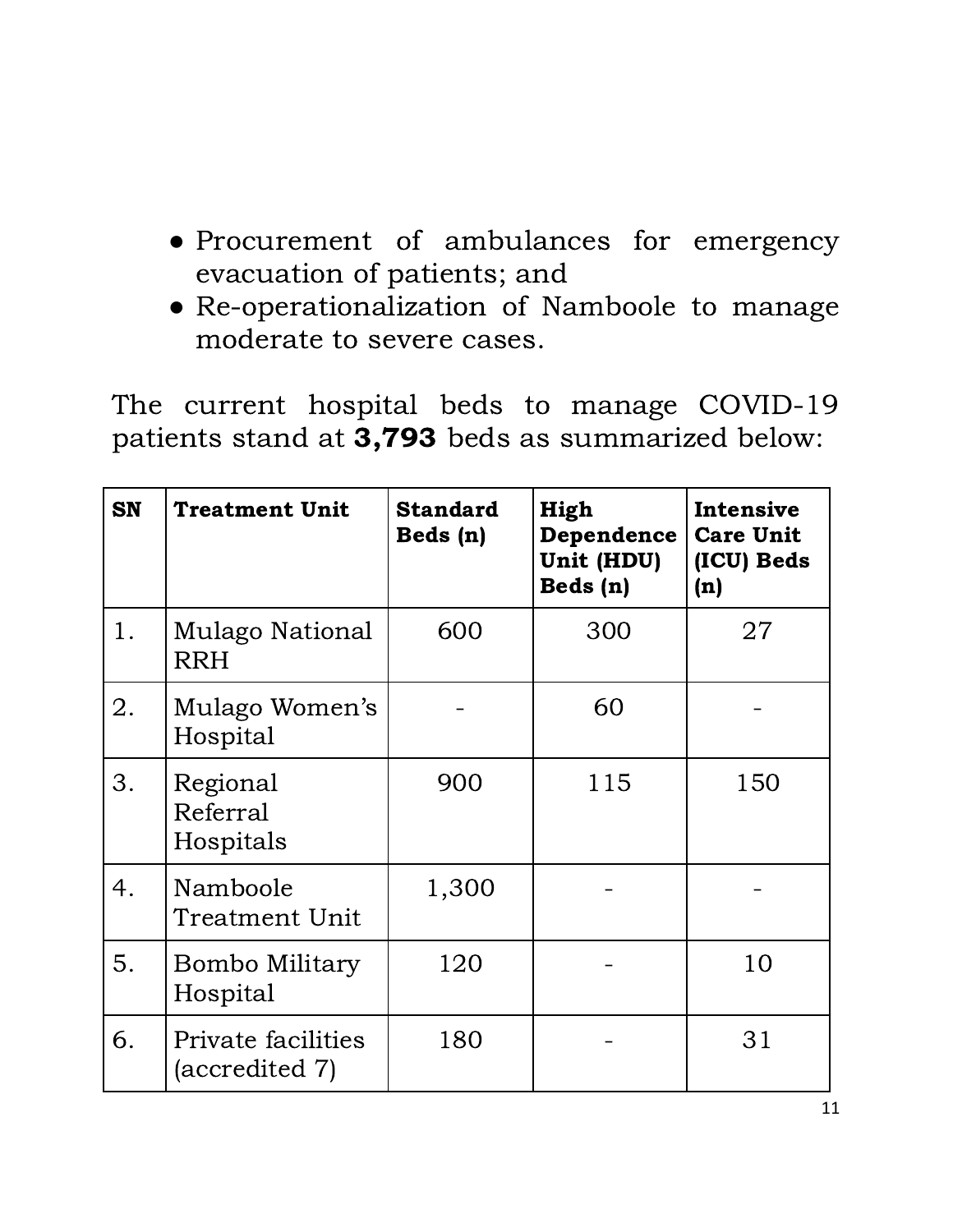| Total | 3,100 | $\rightarrow$ $\rightarrow$<br>ັບ | 218 |
|-------|-------|-----------------------------------|-----|
|       |       |                                   |     |

In addition to this, Government continues to mobilize Non-Traditional Treatment facilities in form of field hospitals to provide additional capacity for asymptomatic to mild and moderate cases.

In the worst-case scenario, should cases rapidly escalate and overwhelm the above bed capacity, Government will instal a 300-bed field hospital per Regional Referral Hospital, thus providing additional 4,500 beds.

The current rise in COVID-19 infections in the country can only be stopped if all the people of Uganda take personal responsibility for protecting themselves, their families and communities where they live and work. Uganda has well established structures for coordinating and governing the population such as LCs in all the villages, cultural and religious leaders and organized groups such as taxi or boda boda operators. We used these structures in the past to defeat HIV, Ebola and other epidemics.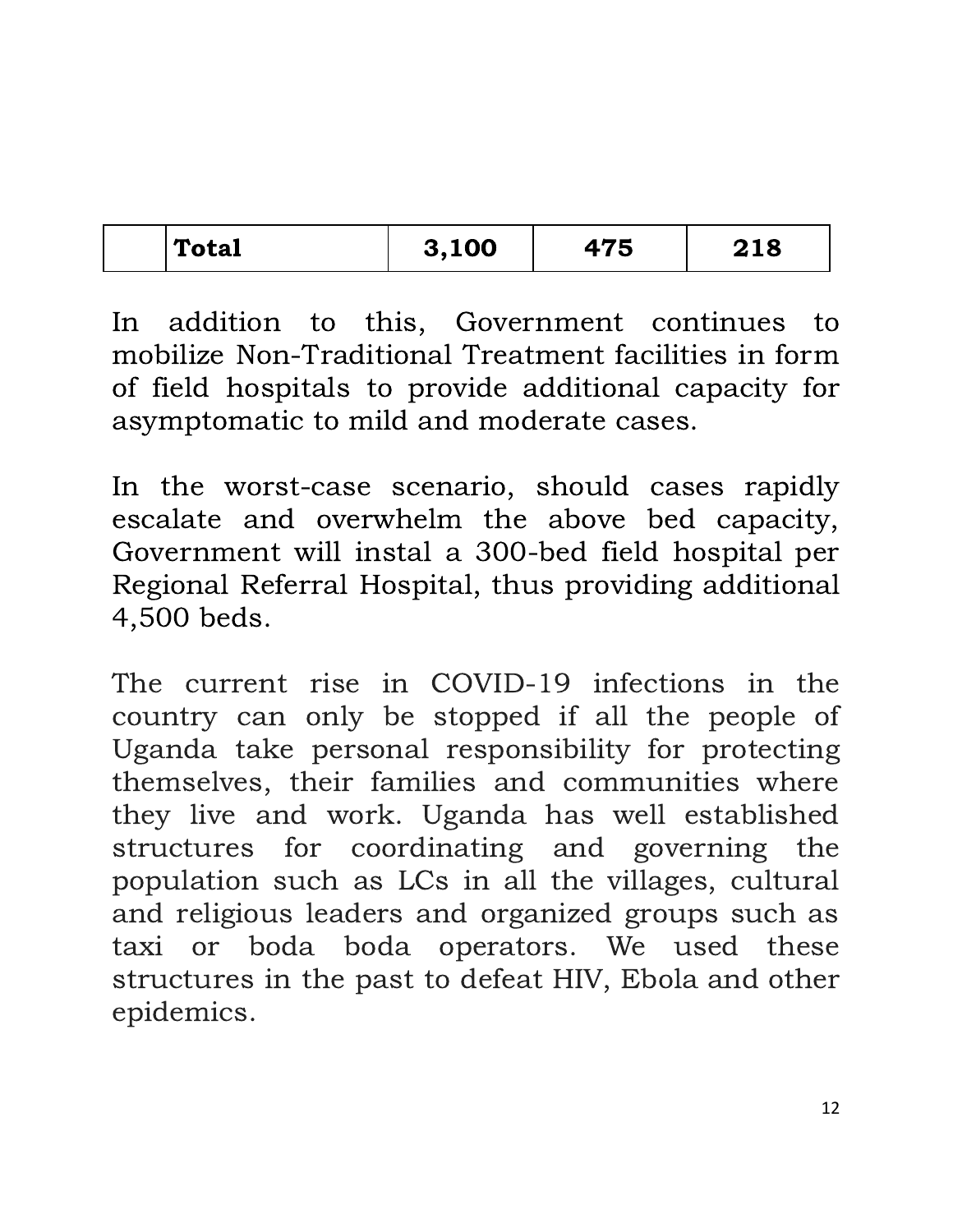In October 2020, the government launched the National Community Engagement Strategy for COVID-19 Response which has been distributed to all the districts in Uganda. This Strategy has guided on how to establish Village Covid -19 Task Forces (VCTFs) across all the 146 districts and how to provide Home Based Care when needed. I call upon all district leaders including LCs, cultural and religious leaders to use existing structures and systems to ensure that SOPs are observed in the villages and during village functions and the Village Health Teams are supported to mobilize people to report illness and support communities as guided in the MOH guidelines for home based care and support.

## VACCINATION STATUS

Government has vaccinated a total of 748,676 people across the country; 712,681 people with the 1<sup>st</sup> dose and 35,995 with 2<sup>nd</sup> dose of AstraZenecca vaccine out of 964,000 doses received so far. Government appreciates the Ugandans' enthusiasm to access the vaccine since my last address: 86,377 people have been vaccinated in a period of 7 days in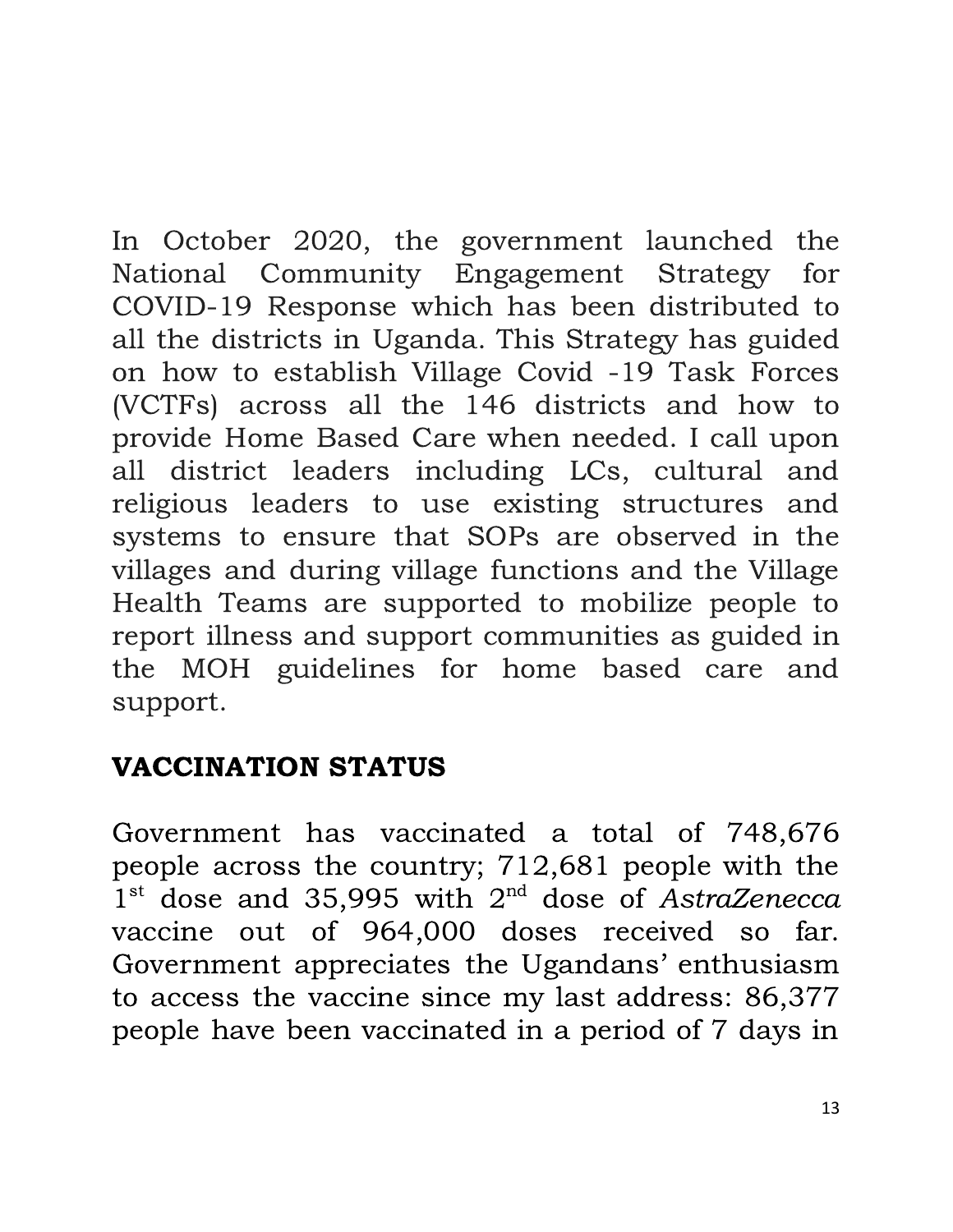comparison to 78,791 vaccinated the previous 7 days.

Government is committed to vaccinate all the 21.9 million eligible Ugandans, starting with the priority groups of 4.8 million people. These priority groups are: health workers – 150,000, teachers – 550,000; security personnel- 250,000; the elderly (all those above 50 years old)- 3,340,000; and people who have other diseases like cancer, high blood pressure, diabetes, liver, heart and kidney disease – 500,000.

Uganda vaccination roll out efforts have been hampered by the global vaccine shortages and amplified by resurgence of COVID-19 in India since February 2021. This situation in India, given its large population, has delayed the global vaccine delivery commitments to countries on time. However, Government is making all attempts to ensure that we secure additional doses to cover all the targeted groups.

Uganda is expecting to receive additional 175,000 doses of the vaccine through the COVAX Facility this week. In addition, Government will secure 300,000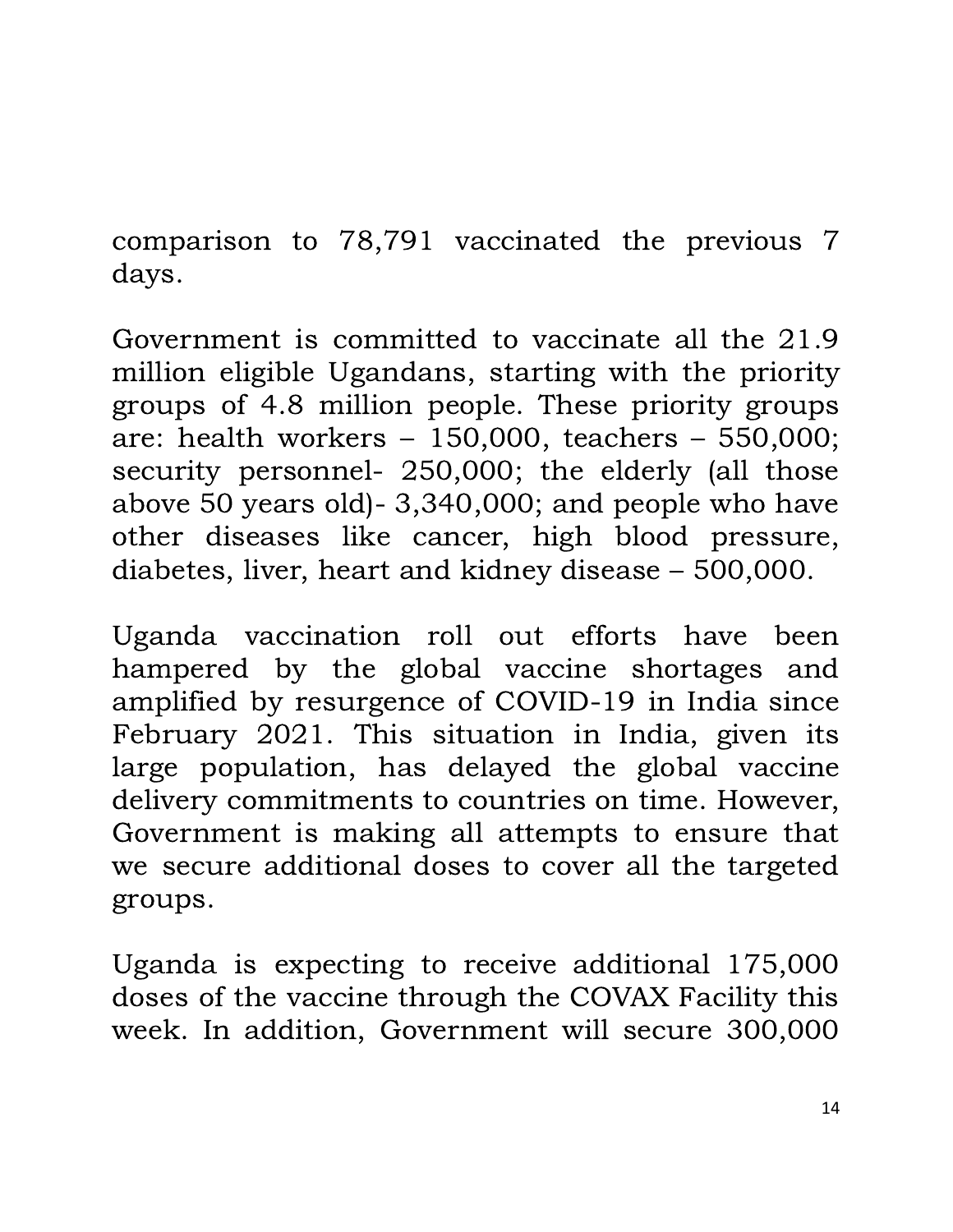doses of Sinovac vaccine donated by our friends, the Chinese Government.

I would like to remind you all, that COVID-19 control and prevention is a responsibility of everyone. I, therefore, urge all Ugandans to adhere to the COVID-19 SOPs: wash hands with soap and water frequently, wear face masks, social distancing, avoid mass gatherings, avoid touching your mouth, nose and eyes.

Avoid closed spaces (open windows fully), avoid crowds (markets, malls), avoid individuals with signs and symptoms of COVID-19 or ordinary senyiga (cold).

Good health, physical exercises, good nutrition and exposure to sunshine, have been shown to be beneficial in limiting COVID-19 transmission and severe disease.

In addition to our natural foods, we should emphasize plenty of fruits rich in Vitamin C (Lemon, orange juice, limes, tomatoes, pineapples e.t.c) and vegetables. Vitamin D is essential for reducing the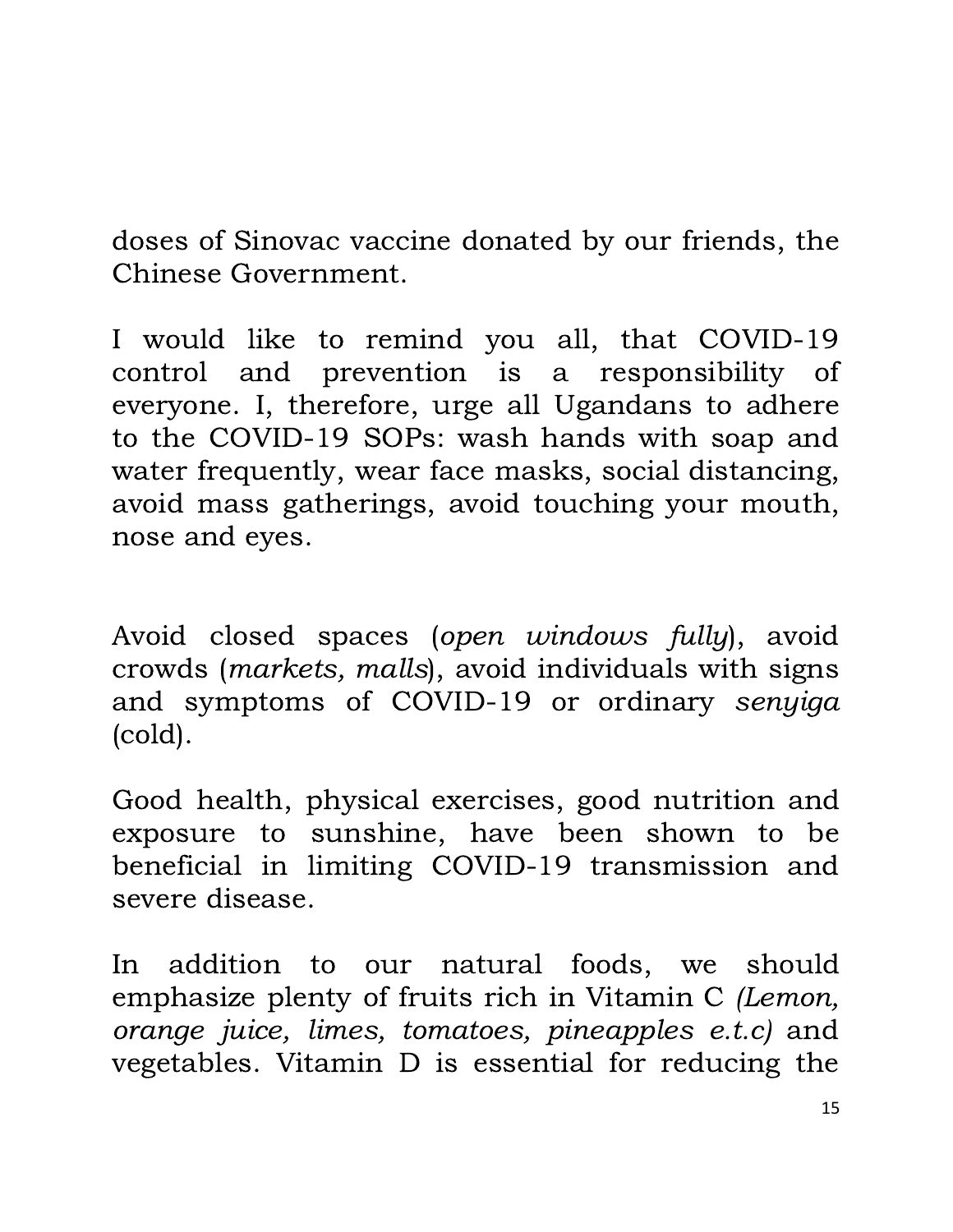severity of COVID-19. It is, therefore, important that we add meat (especially beef liver), eggs, fatty fish such as Nile Perch (especially the skin and the fish eggs) and all other sources of Vitamin D, in addition to exposure to the morning sun. The other sources of vitamin D, are: white beans, soya beans and Soya milk, sun dried mushrooms, and some vegetables such as spinach and Okra.

In light of the above and with guidance from the National Task Force and the Scientists, Government has revised the control measures to address the current situation as follows:

| <b>SN</b> | New Presidential Directives as of 6 <sup>th</sup> June<br>2021 |
|-----------|----------------------------------------------------------------|
| 1.        | All schools and institutions of higher learning                |
|           | to close for 42 days effective 8 am, 7 <sup>th</sup> June      |
|           | 2021.                                                          |
| 2.        | All teachers to fully get vaccinated before they               |
|           | are accepted in schools.                                       |
| 3.        | Communal prayers in Mosques,                                   |
|           | Churches or in Stadia and other open-air,                      |
|           | venues are suspended for 42 days.                              |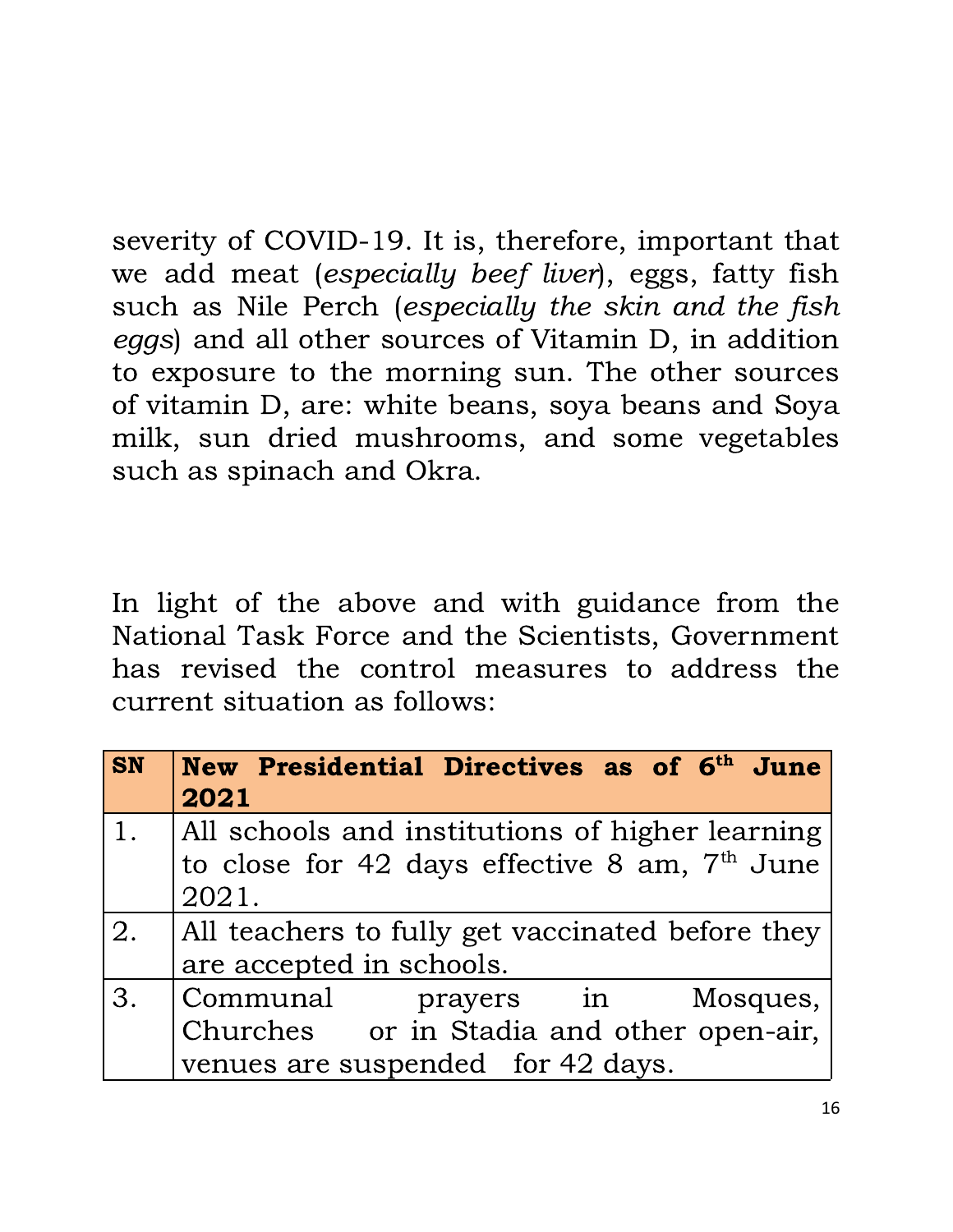| 4. | Online prayers are encouraged.                                                                                                                                                                                                                                                                                                                                       |
|----|----------------------------------------------------------------------------------------------------------------------------------------------------------------------------------------------------------------------------------------------------------------------------------------------------------------------------------------------------------------------|
| 5. | Public and Cultural gatherings<br>or<br>Conferences, EXCEPT for the sitting of the<br>Cabinet, Legislature and Judiciary, are hereby<br>suspended for 42 days.                                                                                                                                                                                                       |
| 6. | Travel from Category 1 countries, as defined<br>by the Ministry of Health, remain suspended<br>except returning Ugandans. At the moment,<br>only India is listed as category A.                                                                                                                                                                                      |
| 7. | Agricultural activities which are: cultivating or<br>ploughing gardens, herding livestock (whether<br>free-range or zero grazing) and fishing for<br>fish-farming to continue because, fortunately,<br>most of them do not encourage crowding.                                                                                                                       |
| 8. | The non-agricultural activities that will be<br>allowed to continue are: factory activities,<br>construction activities, shopping malls,<br>super-markets to continue while observing<br>SOPs issued by the Ministry of Health.<br>These gathering points such as factories<br>hotels, large plantations, markets,<br>taxi-parks, etc., should be allowed to operate |
|    | under strict observance of SOPS.                                                                                                                                                                                                                                                                                                                                     |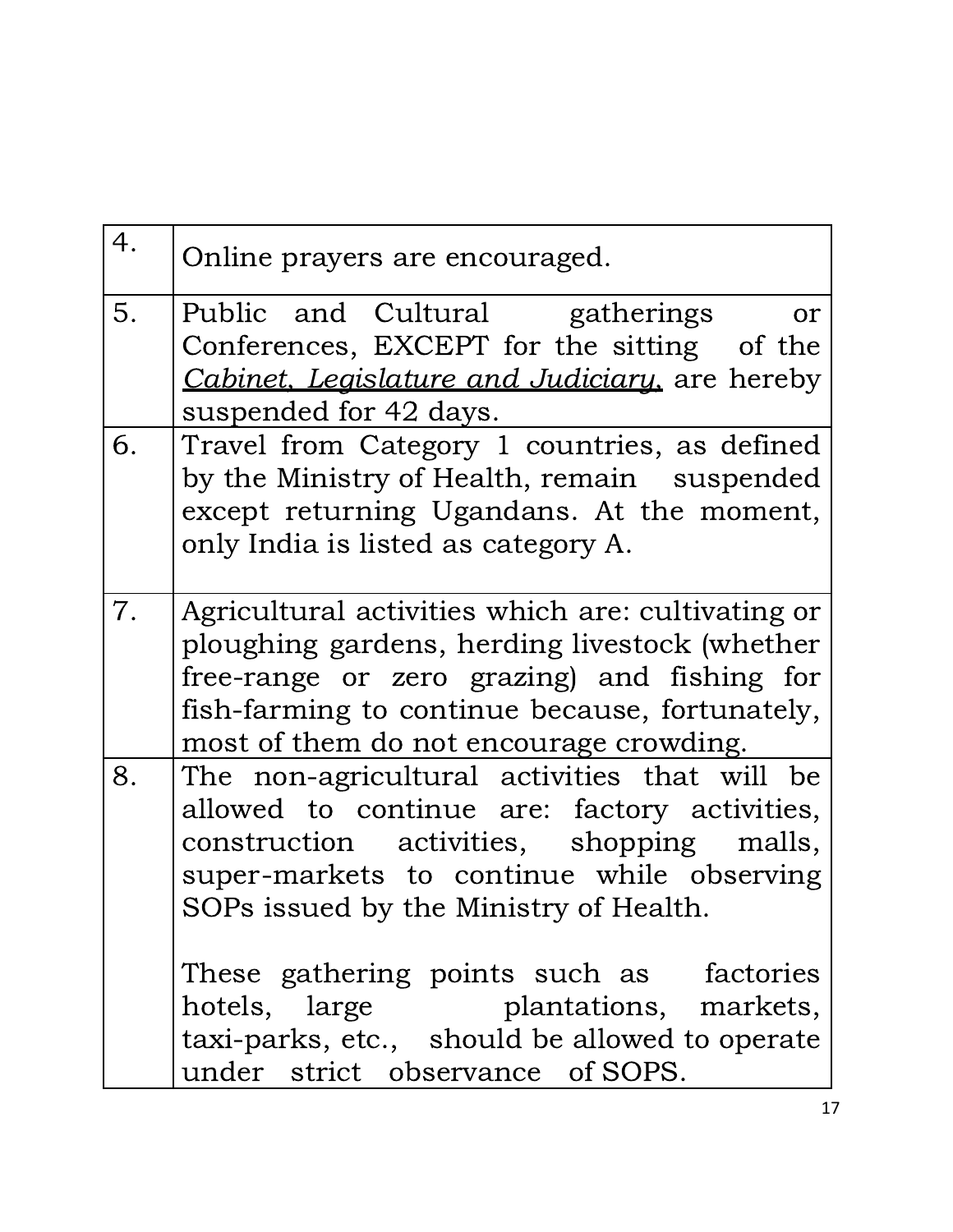|     | These must observe strict SoPs, failure to<br>comply within a week will lead to complete<br>closure.                                                 |
|-----|------------------------------------------------------------------------------------------------------------------------------------------------------|
| 9.  | Marriage ceremonies, parties, and all other<br>social gatherings are only allowed with a<br>maximum of 20 people under strict<br>observance of SOPs. |
|     | House parties are strictly banned and this<br>must be enforced without fail.                                                                         |
|     | All guests should wear masks and keep<br>physical distance.                                                                                          |
| 10. | Number of persons at burials, vigils and<br>funerals should NOT exceed 20 people.                                                                    |
|     | All should wear masks and socials<br>distance.                                                                                                       |
| 11. | Weekly non-food markets (Mibuulo Markets)<br>are suspended for 42 days throughout the<br>country.                                                    |
| 12. | Also suspended for 42 days are the monthly<br>cattle auction Markets ebikomera.                                                                      |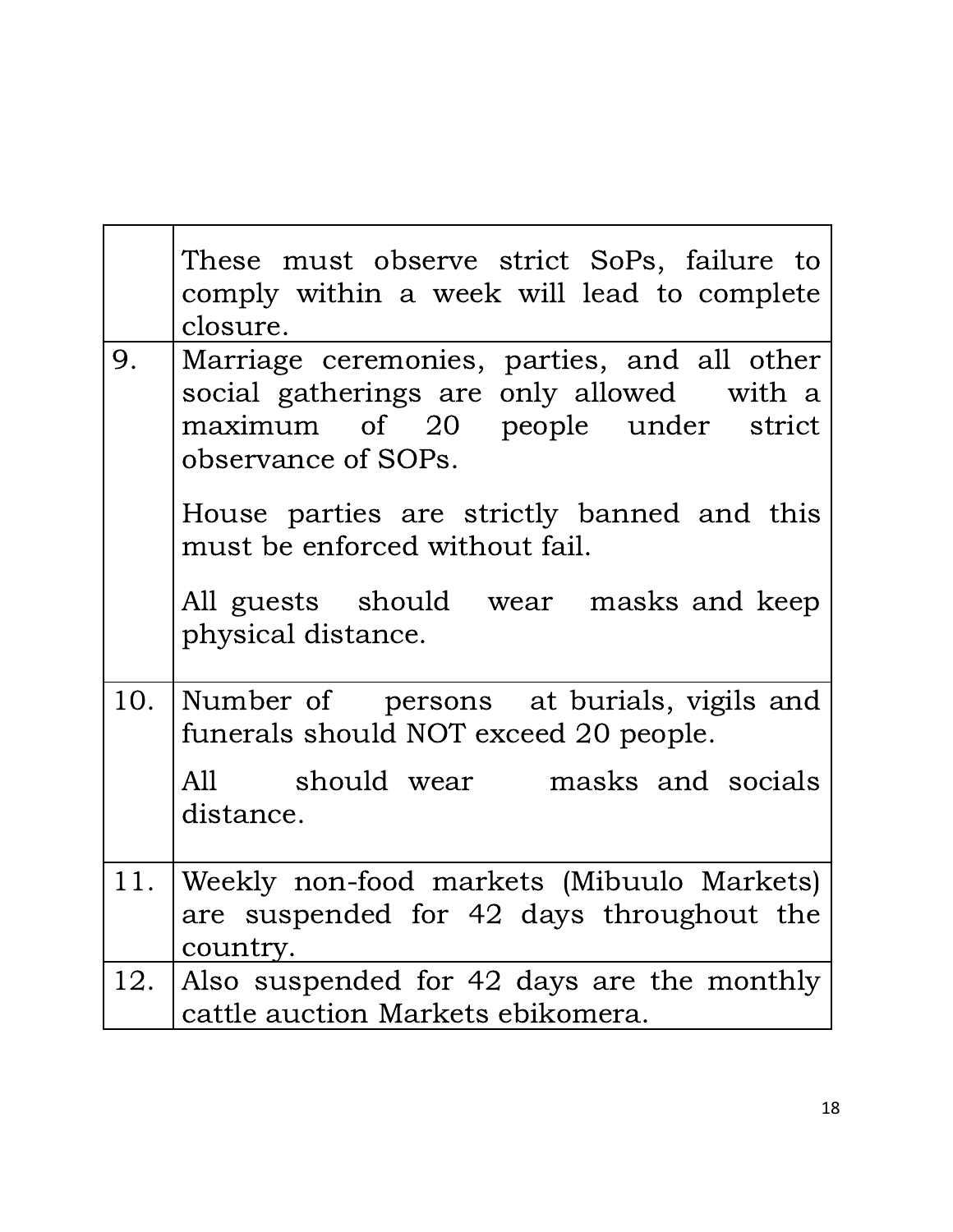| 13. | All public transport (Buses, Taxis, Boda<br>Bodas) between and across districts are<br>suspended for 42 days effective $10th$ June<br>2021. This is to allow our children to go home.                                                                        |
|-----|--------------------------------------------------------------------------------------------------------------------------------------------------------------------------------------------------------------------------------------------------------------|
| 14. | All inter district travel banned except travel<br>within Kampala Metropolitan (Kampala,<br>Wakiso, Mukono).                                                                                                                                                  |
| 15. | Exemption for Inter district travel and<br>movement of vehicles are:<br>o Cargo trucks<br>o Registered tourist vehicles<br>o Essential and Emergency Services<br>vehicles                                                                                    |
| 16. | Public transport within the same district is<br>allowed with strict observance of SOPs as<br>previously described.<br>NB:<br>Failure to strictly observe the SOPs in public<br>transport sector will lead to total suspension of<br><i>public transport.</i> |
| 17. | Cargo tucks are allowed only 2 people.                                                                                                                                                                                                                       |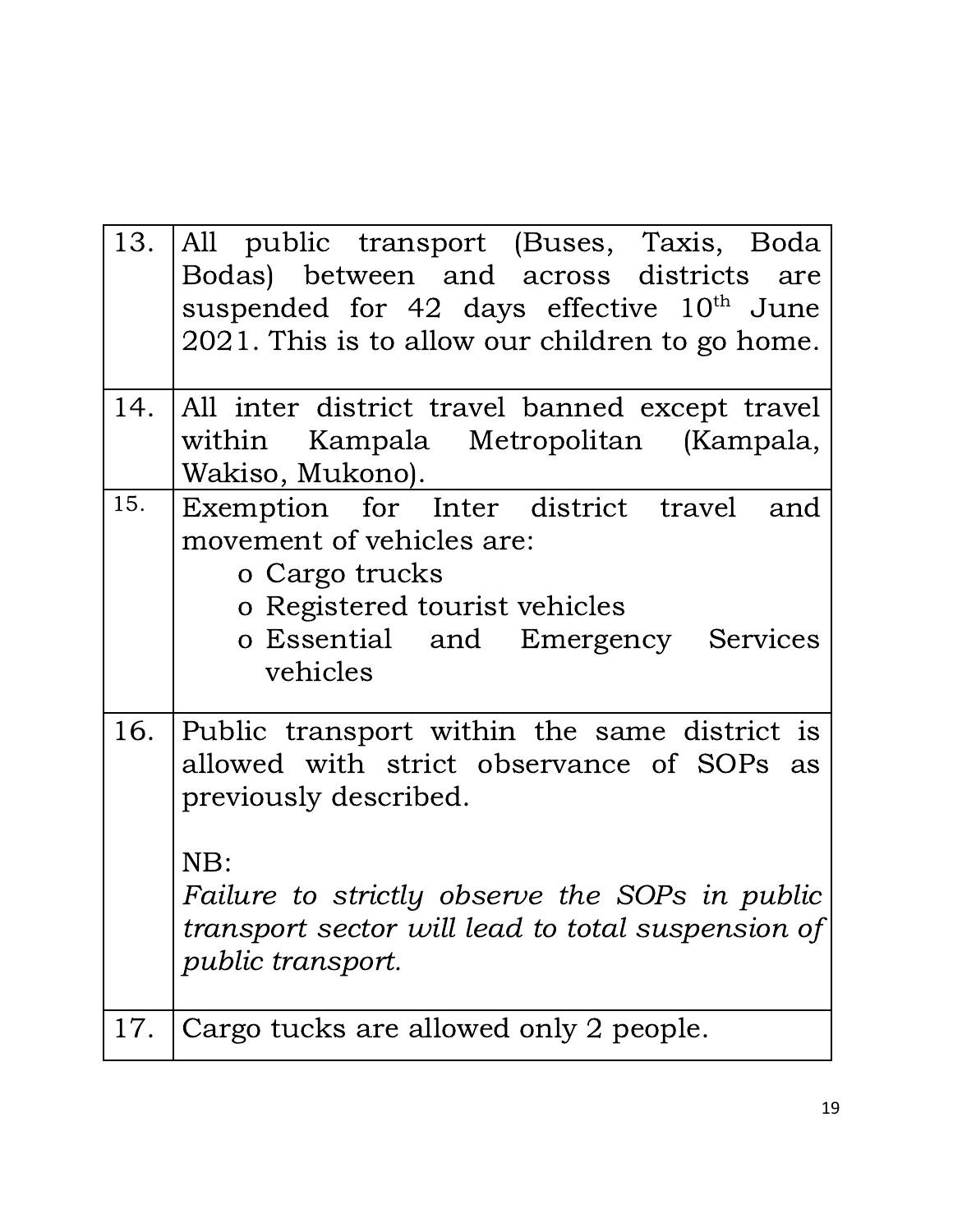| 18. | Tourist vehicles must observe the SOPs as                                            |
|-----|--------------------------------------------------------------------------------------|
|     | spelt out.                                                                           |
| 19. | Bars, discos, music shows, cinemas and                                               |
|     | concerts remain closed.                                                              |
| 20. | Sports events will operate under strict                                              |
|     | observance of SOPs with no spectators, ALL                                           |
|     | players must have a negative PCR test.                                               |
| 21. | All public places (markets, Offices, shopping                                        |
|     | malls) are directed to maintain strict hygiene,                                      |
|     | ensure people coming in are sanitized before                                         |
|     | entry, physical distancing and appropriate                                           |
|     | use of face masks at all times.                                                      |
|     |                                                                                      |
|     |                                                                                      |
| 22. | Encourage people to work from home                                                   |
|     | whenever possible and revert to 30% physical                                         |
|     | presence at workplace for 42 days.                                                   |
| 23. | Institutions, Organizations and workplaces to                                        |
|     | have person/s dedicated to compliance.                                               |
| 24. | Private vehicles should be restricted to not                                         |
|     | more than 3 people including the driver.                                             |
| 25. | Ambulances, security vehicles and garbage                                            |
|     | collection vehicles are allowed to operate                                           |
|     | normally.                                                                            |
| 26. | Shopping arcades, hardware shops and any<br>other commercial entity to operate under |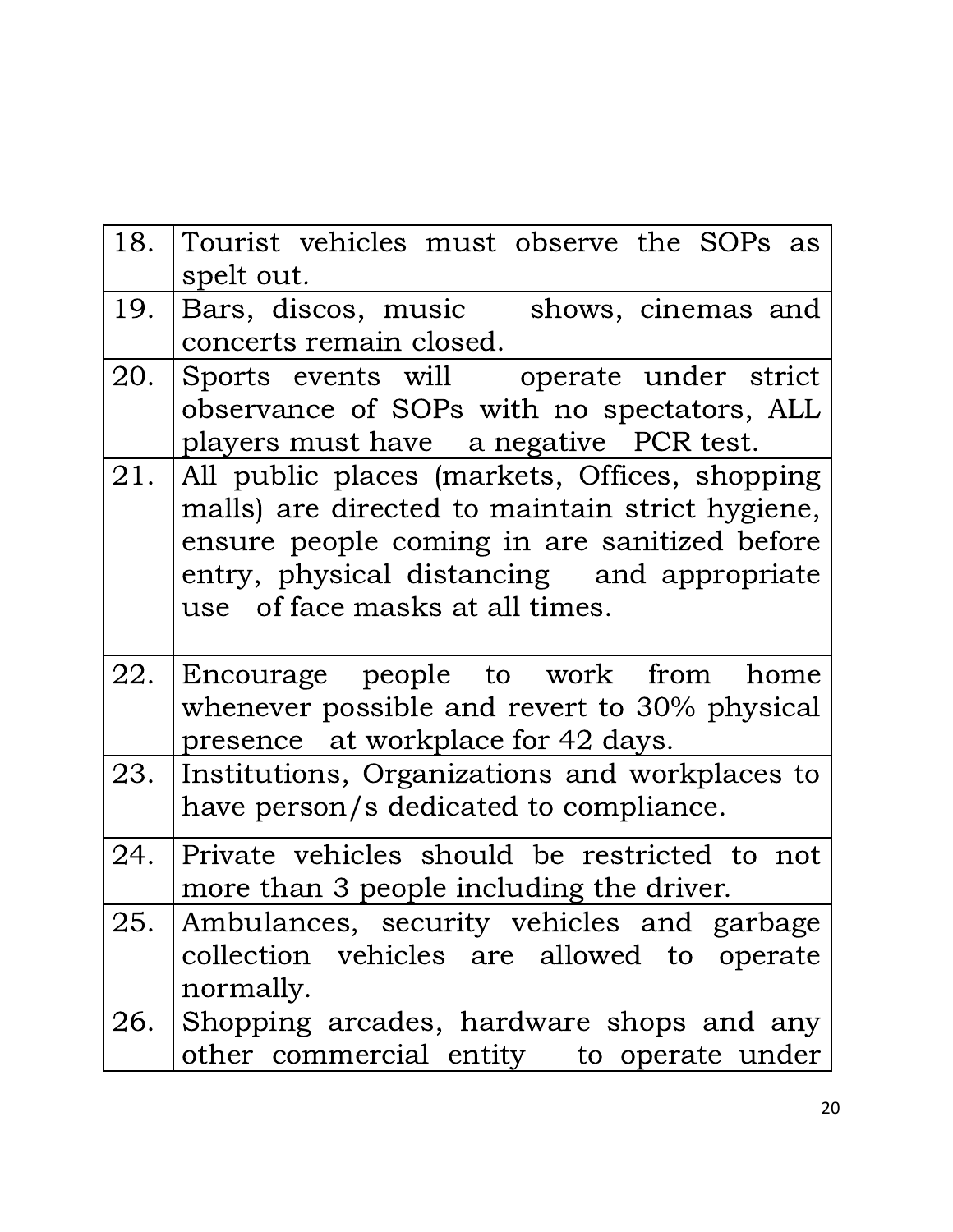|     | strict observance of SoPs and must close at<br>7pm countrywide. Failure to comply will lead<br>to total closure.                             |
|-----|----------------------------------------------------------------------------------------------------------------------------------------------|
|     | Owners and managers will be held liable<br>for<br>breach of SoPs.                                                                            |
| 27. | Exception be given to Pharmacies<br>to<br>operate beyond 7 pm.                                                                               |
| 28. | Supermarkets will remain open and operate<br>with strict observance of SoPs and close at<br>7pm.<br>Owners must enforce the use of masks and |
|     | sanitizers in the workplace at all times.                                                                                                    |
| 29. | The food markets should<br>continue<br>operating but enforce SoPs.                                                                           |
|     | The market leaders will be held liable for<br>non-compliance to SoPs.                                                                        |
| 30. | Salons, lodges and garages are allowed to<br>operate up to 7 pm with strict SoPs.                                                            |
| 31. | Lodges should be allowed to operate but<br>the bars in these places should not be<br>operational.                                            |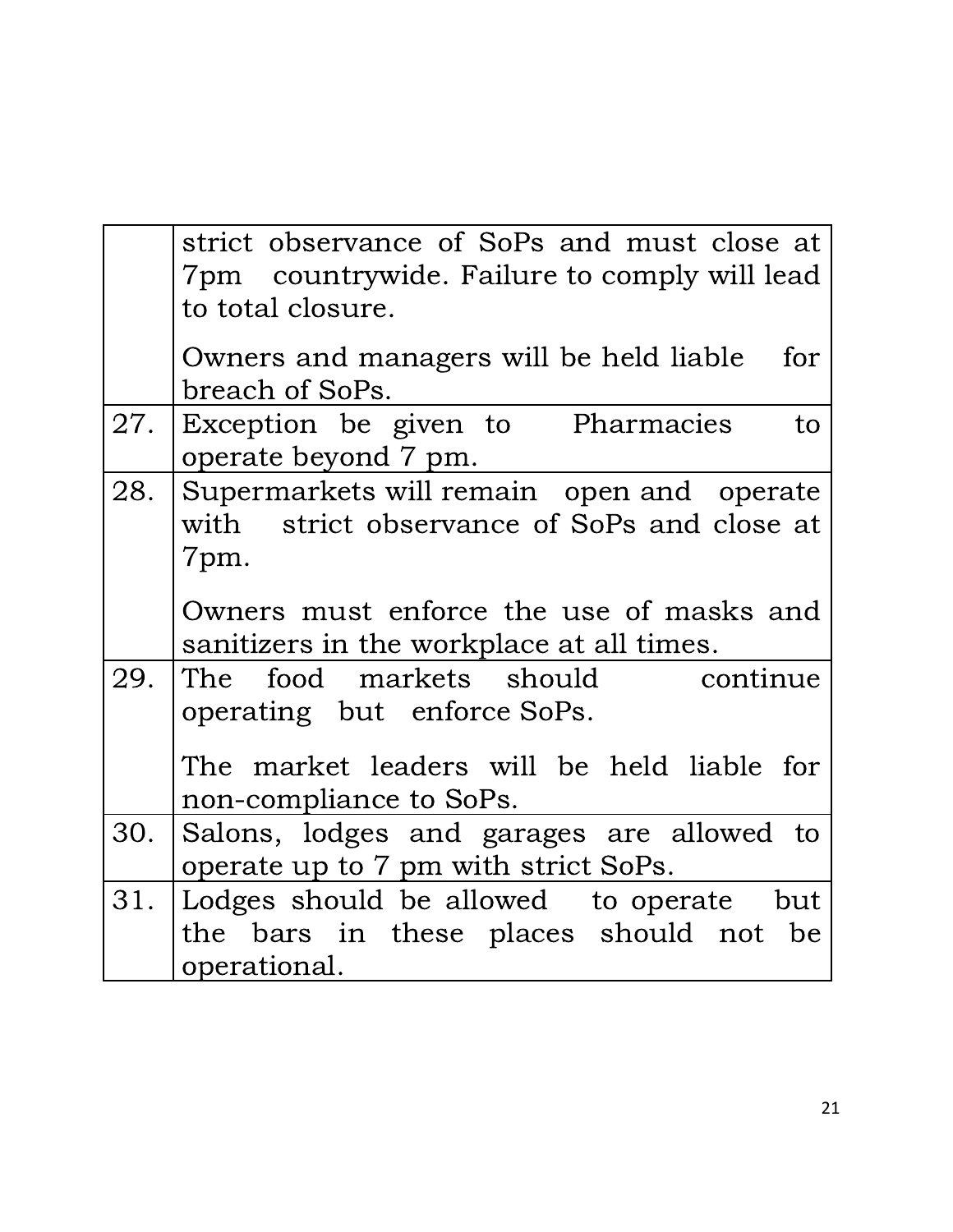| 32. | Factories are allowed to continue operating<br>under strict observance of SoPs and where<br>need arises work in shifts.                                                      |
|-----|------------------------------------------------------------------------------------------------------------------------------------------------------------------------------|
| 33. | Construction sites are allowed to continue<br>under strict observance of SoPs.                                                                                               |
| 34. | Lorries should not have more than two<br>persons.                                                                                                                            |
| 35. | We shall continue to work with the EAC<br>member states to strengthen cross-border<br>surveillance.                                                                          |
| 36. | Private cars are allowed to cross the border<br>provided they observe SoPs and occupants<br>have a negative PCR test result.                                                 |
|     | 37. Curfew shall remain at 21:00 HRS to 05:30<br>HRS and vigorously enforced except for cargo<br>trucks, lorries, pick-ups, trains and aircrafts.                            |
| 38. | For health emergencies during curfew, this<br>will be dealt with by security on case by case<br>basis.                                                                       |
| 39  | Boda-Bodas are allowed to transport goods<br>and/or one passenger up to 6 pm for the next<br>42 days.<br>Failure to comply within one week will lead to<br>complete closure. |